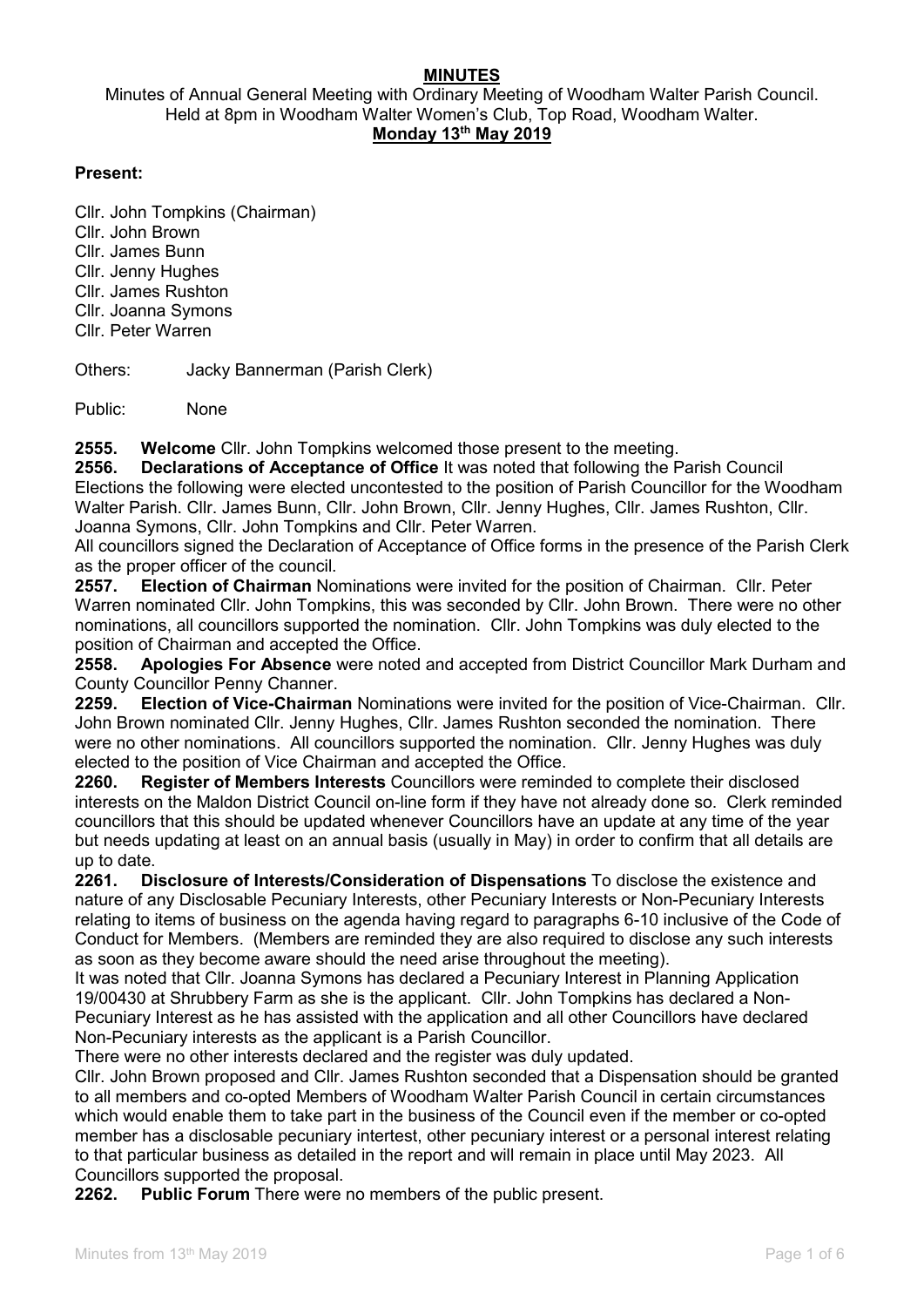# 2263. To adopt the Maldon District Council Local Code of Conduct

Cllr. James Rushton proposed and Cllr. John Brown seconded that the MDC Local Code of Conduct – Revised Version dated  $7<sup>th</sup>$  April 2016 be adopted. All councillors present agreed and the code was duly adopted.

# 2264. Reviews & Adoptions

2264.1 Cllr. James Rushton proposed and Cllr. John Brown seconded that the following be adopted, this was agreed by all Councillors as detailed in items 2264.1, i-viii.

- i. Standing Orders (Updated version dated July 2018).
- ii. Council's complaints procedure (Updated version dated 23/4/18).
- iii. Equal Opportunities Policy (dated May 2017).
- iv. Media Policy (Dated 3/12/12).
- v. Tree Policy (Updated version dated May 2019) .
- vi. Staff Appraisal Policy (dated 5/5/17). Staffing Committee & Staffing Sub Committee Terms of Reference. (dated 7/3/18). It was noted that the annual review is due soon.
- vii. Council's Freedom of Information procedure. (dated 07/05/2019)
- viii. Setting the dates, times & place of ordinary meetings of the full council for the year ahead. To be confirmed that the dates of the Parish Council meetings will be on the 2<sup>nd</sup> Monday of the month at 8pm in Woodham Walter Women's Club. Any changes to these arrangements will be duly notified. With the noted exception of the August meeting which will only take place if there is urgent business or planning applications to discuss and the date will be duly notified.

2264.2 Cllr. James Rushton proposed and Cllr. John Brown seconded that the following be agreed, this was confirmed by all Councillors as detailed in items 2264.2, i-ii.

- i. Confirmation of arrangements for insurance cover. It was agreed that as information and quotes from Insurance companies had only recently been received, that more time is needed to analyse. Councillors agreed that Clerk should speak to existing insurance company to enquire if they can match the other quotes received and if so, the Parish Council agrees to renew the policy with Zurich. Or the Clerk will advise on the best alternative. The Chairman and Vice Chairman are authorised to sign the cheque outside of the meeting to the value of the received quotes.
- ii. Councillor's consent to email service Councillors signed the consent list and confirmed arrangements.

2264.3 Cllr. James Rushton proposed and Cllr. John Brown seconded that the following be adopted, this was agreed by all Councillors as detailed in items 2264.3, i-ix.

- i. Financial Regulations (dated July 2012) & Annual Investment Strategy (dated 5/5/17) & Financial Risk Assessment (dated 5/5/17).
- ii. Inventory of land and assets
- iii. Risk Assessments which are continually reviewed and updated.
- iv. Community Engagement Strategy
- v. Risk Management Policy
- vi. Action Plan
- vii. Data Audit and Retention Policy
- viii. GDPR Privacy Notice and Policies
- ix. Business Continuity Plan

2264.4 Cllr. James Rushton proposed and Cllr. John Brown seconded that the following are appointed to Working Parties and as representatives on Committees and as Councillors with special responsibilities. This was agreed by all councillors as detailed in items 2264.4 i-ix.

- i. Bell Meadow Playground Working Party: Cllr. Joanna Symons (Chairman) and Cllr. John Tompkins, Jacky Bannerman, Graham Bannerman, Lisa Carter, Pam Seear, Nigel Cornwell, Bob Jones, Carolyn Filmer.
- ii. Woodham Walter Primary School Governing Body: Cllr. Joanna Symons
- iii. Woodham Walter Allotment Association: Cllr. James Rushton
- iv. Bell Meadow Village Association: Cllr. Jenny Hughes
- v. Village Design Statement: Cllr. John Tompkins and Mr David Beattie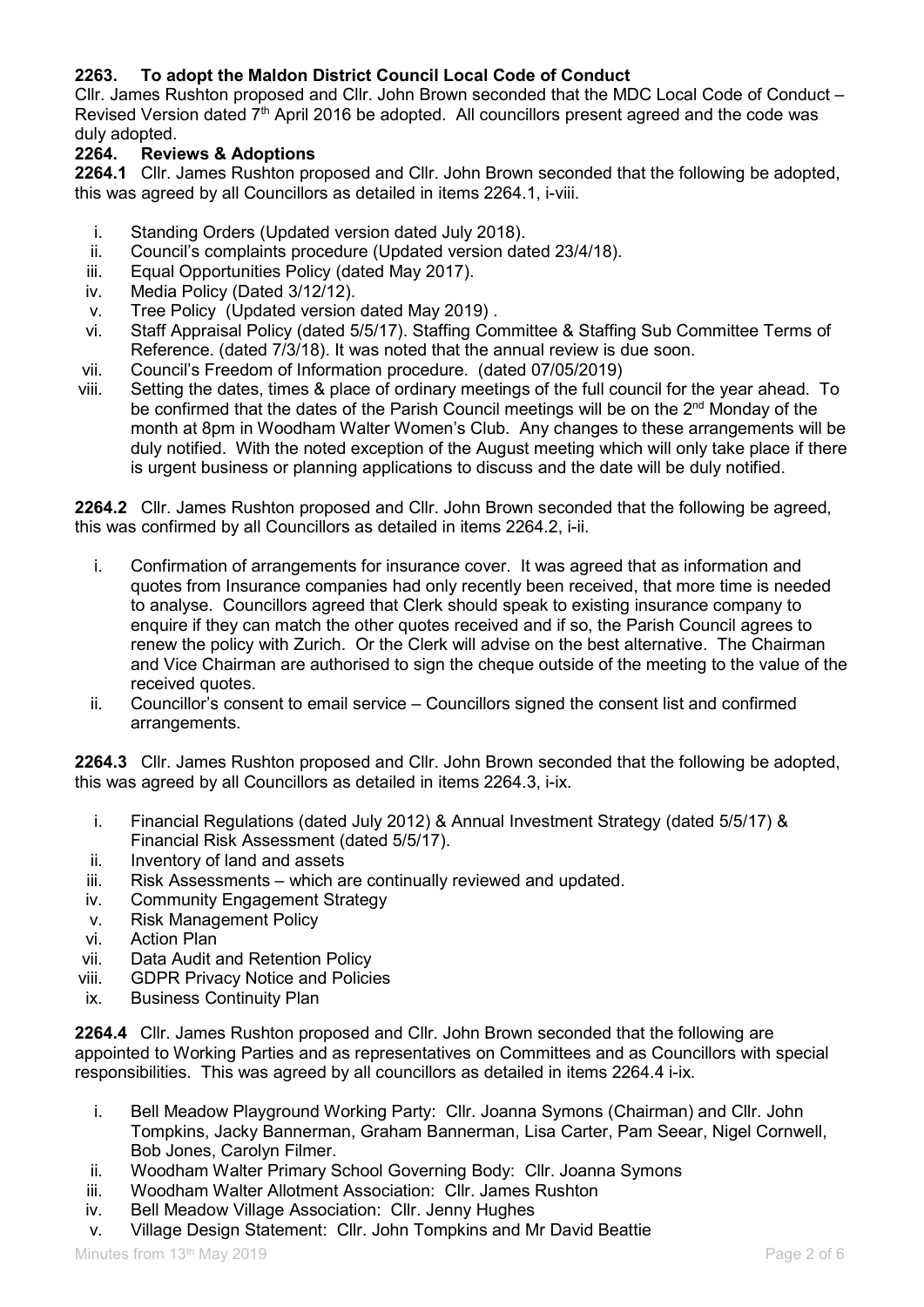- vi. Footpaths Officer Cllr. Peter Warren
- vii. Tree Officer Cllr. Peter Warren
- viii. Broadband Cllr. John Brown
- ix. Defibrillator Cllr. John Tompkins

#### 2265. To approve Minutes of Ordinary Parish Council Meeting held on Monday 8th April 2019 The minutes were approved as a true record of the meeting and duly signed.

# 2266. Matters Arising from the minutes.

There were no matters arising.

# 2267 Planning – APPLICATIONS

2267.1 19/00430/FUL Annexe Shrubbery Farm, Curling Tye Lane

Conversion of ancillary granny annexe to residential dwellinghouse.

Cllr. Symons having declared a Pecuniary Interest left the meeting room during this discussion.

It was noted that of the neighbours consulted all had been supportive of the application.

Councillors concluded that they support the application.

2267.2 There were no other Planning Applications to note.

### 2268. Planning – DECISIONS

2268.1 18/00300/FUL APP/X1545/W/18/3211540 APPEAL DECISION – DISMISSED Construction of 10 new holiday lodges.

Appeal Conclusion: The proposed development would not accord with the development plan as a whole and there are no other considerations which outweigh this finding.

2268.2 19/00176/HOUSE High Oaks, Manor Road REFUSE (DEL)

Single storey side extension. Part single and part two storey rear extension. New entrance from road with wooden electric gates. New cart lodge and garden store building. Closure of existing driveway entrance with fence and hedgerow.

It was noted that members were disappointed with this decision.

2268.3 There were no other Planning Decisions to note.

# 2269. Other Planning Matters

2269.1 Enforcement

- i. Falconers Lodge: Considering the history of the site, Clerk to contact Enforcement Officers regarding deliveries of soil which have been noted at Falconers Lodge.
- ii. There were no other updates

2269.2 TPO 4/19 The Warren Golf Course including Bunsay Downs and Badgers In the process of considering appropriateness of TPO (14/18) MDC Officers considered it appropriate to identity individual trees, groups of trees and woodlands. The council has therefore decided to withdraw TPO (14/18) and serve a new TPO to include these modifications.

It was noted that area W2 had been omitted from the list which had been noted by the Officer. Councillors support the proposed TPO.

2269.3 There were no other Planning Matters to consider.

### 2270. Reports Of the District/County Councillor

To note that following the District Council Elections Cllr. Mark Durham and Cllr. Karl Jenkins were duly elected for the Wickham Bishops and Woodham Ward.

Cllr. Durham had sent a report regarding LED street lighting. Councillors agreed that consideration should be given to replacement of street lights to LED as and when bulbs fail, as the stocks of current type are depleting and no longer available. It was agreed that the colour and intensity of any replacements should be given suitable consideration. Clerk to contact Street Light Maintenance Contractors A&J Lighting regarding possible costs and stock levels of existing bulbs. Clerk to respond to Cllr. Durham and thank him for the information and register an interest in any possible funding options from the County Council.

# 2271. Payments

The following payments were authorised and cheques duly signed.

| Ref:   | Pavee                                          | Gross  | <b>VAT</b> | <b>Net</b> |
|--------|------------------------------------------------|--------|------------|------------|
| 2271.1 | E-on                                           | 30.71  | 1.46       | 29.25      |
| 2271.2 | A&J Lighting Solutions                         | 25.20  | 4.20       | 21.00      |
| 2271.3 | Mrs J Bannerman                                | 536.85 | 0.00       | 536.85     |
| 2271.4 | Mr J Bannerman (Expenses – Dropbox annual fee) | 79.00  | 13.17      | 65.83      |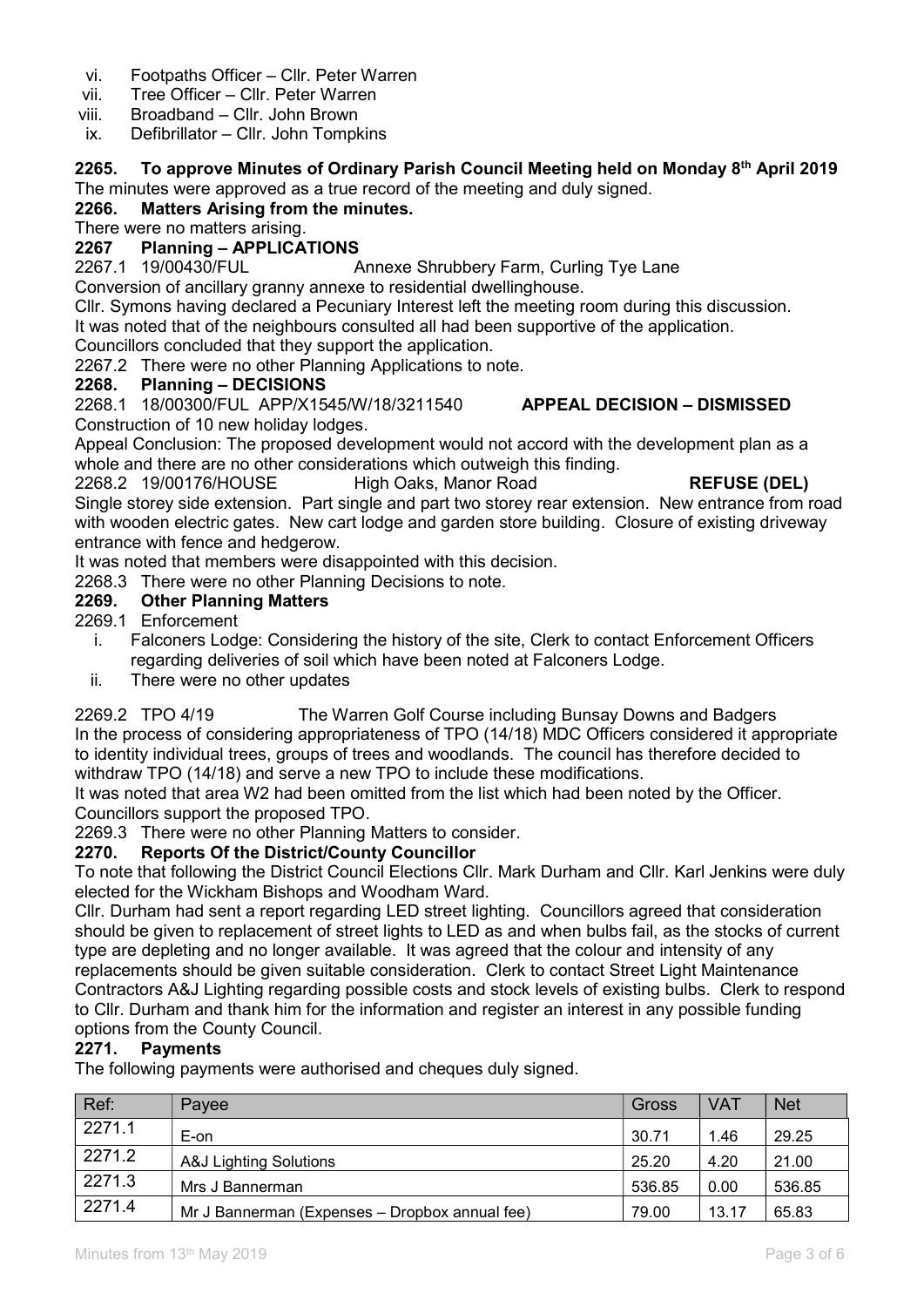| 2271.5 | DW Maintenance                  | 140.00 | 0.00 | 140.00 |
|--------|---------------------------------|--------|------|--------|
| 2271.6 | <b>CPRE (Annual Membership)</b> | 36.00  | 0.00 | 36.00  |
| 2271.7 | LCR (Subscription)              | 17.00  | 0.00 | 17.00  |
| 2271.8 | Insurance (See note below)      | 255.71 | 0.00 | 255.71 |

The following points to be noted:

2271.3 The Clerks Salary (32 hours) plus holiday pay and allowance.

2271.8 Insurance – clerk will review the insurance as per minute ref 2264.2.ii.

2271.9 It was noted that the Clerk concluded the process of setting up a new Payroll system with Iris and that the cheque for Clerk salary and Payroll fees for April were duly authorised by the Chairman outside of the meeting. (Min Ref: 2545.7)

### 2272. Other Financial Matters

2272.1 Summary of Accounts to date.

| <b>DATE</b> | <b>ACCOUNT / TRANSACTION DETAIL</b> | <b>AMOUNT</b><br>IN | <b>AMOUNT</b><br><b>OUT</b> | <b>BALANCE</b> |
|-------------|-------------------------------------|---------------------|-----------------------------|----------------|
|             | <b>Business Reserve A/C</b>         |                     |                             |                |
| 08-Apr-19   | Balance                             |                     |                             | 9854.28        |
| 02-May-19   | Precept received from MDC           | 20281.00            |                             | 30135.28       |
| 13-Mav-19   | Transferred to Community A/C        |                     | 1000.00                     | 29135.28       |
|             |                                     |                     |                             |                |

# Community Account

|                   | solutionity Account                         |         |         |         |
|-------------------|---------------------------------------------|---------|---------|---------|
| 08-Apr-19 Balance |                                             |         |         | 598.49  |
|                   | 01-May-19 Party Tent Hire - Purleigh PTA    | 75.00   |         | 673.49  |
|                   | 13-May-19 Transferred from Business Reserve | 1000.00 |         | 1673.49 |
|                   | 13-May-19 May Debits                        |         | 1120.47 | 553.02  |

2272.2 End of year accounts 2018/19 Clerk reported that the Internal Auditor had visited on Friday 10<sup>th</sup> May. Her written report when received will be shared with councillors. Clerk has carried out the recommendation regarding how to report unpresented cheques on the account sheets. The deadline for submission of AGAR to the External Auditor is 1<sup>st</sup> July and the accounts will therefore be considered for approval at the next Parish Council meeting. The Chairman will review the 2018/19 files prior to the next meeting.

### 2273. Other Council Matters

- 2273.1 Woodham Walter Common. Essex Wildlife Trust.
	- i. Await information re: agreement.
	- ii. Date for Village Tour of WWC morning of Saturday 1<sup>st</sup> June. There are currently 14 interested persons on the list. Clerk will liaise with EWT and update.
	- iii. Parking Area at end of Common Lane Councillors were concerned to learn of an encroachment on Woodham Walter Common caused by car parking for a domestic party. It was agreed that the Clerk should write to remind the resident that the Common is a Site of Special Scientific Interest (SSSI) and as such enjoys legal protection.
	- iv. Danbury Ridge Living Landscapes it was agreed that Mr Chris Wheadon should be asked to continue as the Woodham Walter representative.
	- v. It was noted that a Tree risk assessment had been received from Essex Wildlife Trust regarding Woodham Walter Common.

2273.2 Bell Meadow Village Association. Cllr. Hughes reported that event planning continues. Clerk has submitted details of the Premises Licence terms to the BMVA.

2273.3 Allotments Association Report. There was no information to report.

2273.4 Community Protection Team i) the following report was noted.

04/04/2019 15:00:00 15:40:00 School parking patrol and check on Bell Meadow

08/04/2019 12:05:00 12:50:00 Tru Cam M038 Rectory Rd x 5 captures

16/04/2019 13:30:00 14:15:00 Tru Cam M038 Rectory Rd x 1 captures

Clerk to request that the team attends during the rush hours with Tru Cam.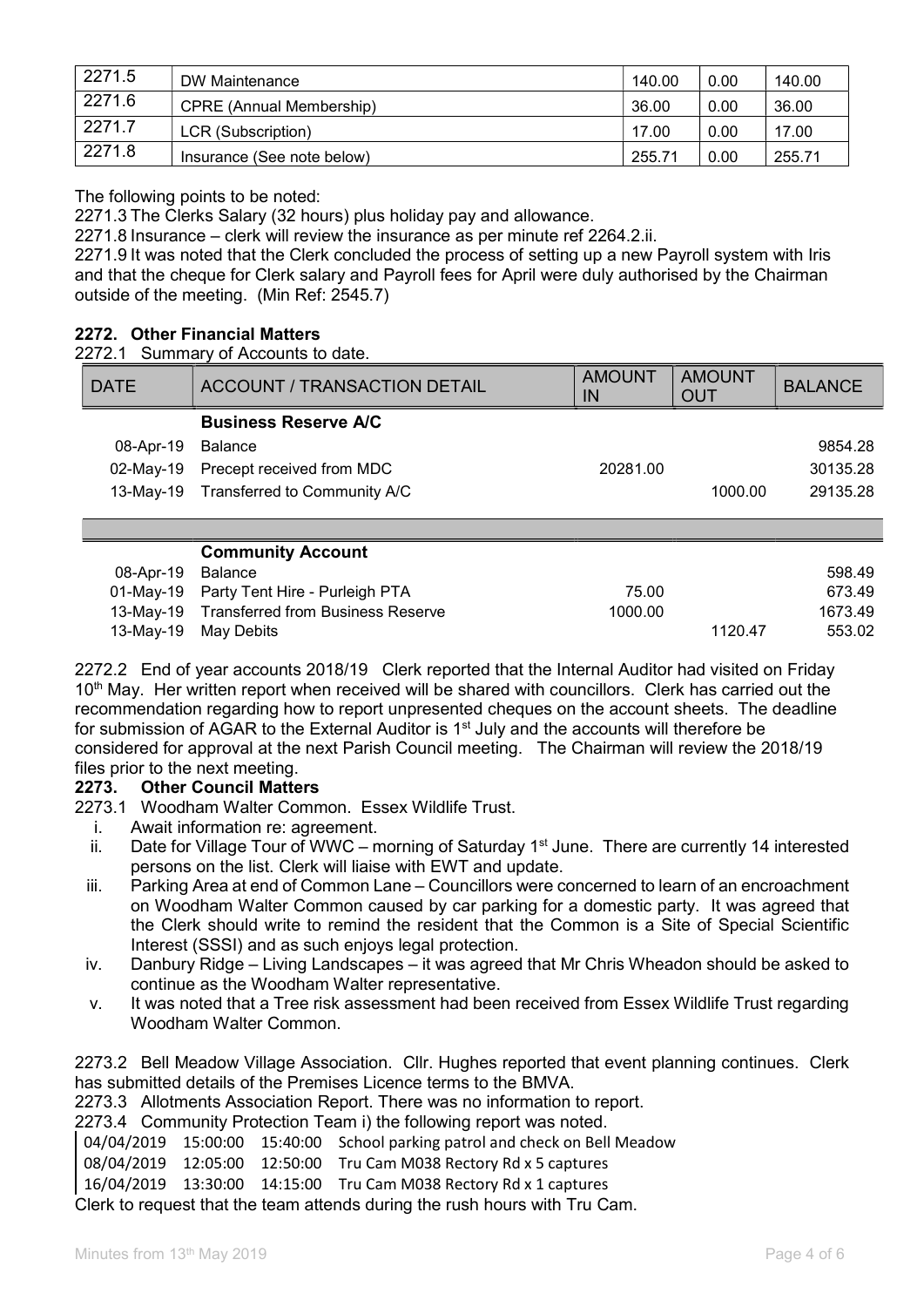2273.5 Bell Meadow Playground – Await Planning Application decision. This will be decided at the NW Area planning meeting on 20<sup>th</sup> May.

2273.6 Clerks Progress Report - noted

2273.7 Elections – Councillors were reminded to submit a Candidate Expenditure Return even where the submission is nil. The forms will be available this week and should be submitted to the Returning Officer at MDC by 30<sup>th</sup> May.<br>**2274.** Consultations/Que

### **Consultations/Questionnaires**

2274.1 Park & Ride Concessionary Bus Pass Consultation (Consultation Closes 31<sup>st</sup> July). Details are posted on the website.

# 2275. Highways

2275.1 Sustrans Cycle Signposts– await response. Cllr. Channer is investigating.

2275.2 Footpath Works – County Councillor's nomination list – await information.

2275.3 Clerk to report the following issues: Gully's/Footpath Gaps at Church Hill and Little Baddow Road. Pot Hole – Brook Close.

2275.4 It was noted that various road works and road closures had been notified. Including Curling Tye Lane (13-17 May), Rectory Road (28/29 May) and Old London Road (2-4 July).

2275.5 Top Road verge – it was noted that the bank/verge along Top Road and corner Little Baddow Road is looking overgrown. It is noted that many residents maintain the verges adjacent to their properties but if they are not maintained the verges are only cut by the tractor/flail periodically (usually twice in the season) by Highways.

# 2276. Local Issues

2276.1 Bell Meadow

- i. Goalposts Cllr. Bunn to install steel wire/clip fixings and submit expenses
- ii. Bees at the goalposts warning signs erected, the first lot of bees died before any action could be taken, however a second swarm gathered at the same location a few days later and clerk has asked representative from British Bee Keeper's Association to attend.
- iii. Cllr. Tompkins will talk to resident at bottom of Bell Meadow regarding a tree which is overhanging the footpath.
- iv. There were no other issues/ comments from inspections.

2276.2 Footpaths Report. Cllr. Warren reported:

- i. Bridleway BR5 (Green Road) has at long last been cleared. Completely blocked by a large fallen tree for 2 years it had fallen into disuse. The tree has been removed and overgrown vegetation cut back by ECC contractors. All that remains to be done by MDC is the removal of the many car tyres, bonnets and other car parts that border the path.
- ii. Another long-term problem, the jammed gate on FP4, has now been fixed. Thanks to Colin Warner for an excellent repair job!
- iii. Branches overhanging FP12 south of the Pumping Station have been removed, courtesy of a kind Essex & Suffolk Water workman.
- 2276.3 School Report. There was no information to report.
- 2276.4 Litter. There was no information to report.

2276.5 Broadband Update. The report submitted by Cllr. Brown was noted. He had attended a Superfast Essex Meeting and was given information that properties recorded on the Superfast Essex map, to be completed before December 2019, should be completed slightly earlier than that. That is properties spanning from Rectory Road across to and including Bassetts Lane. The reason for the coiled-up cables on the poles and the delay to complete the work in our village, is that the back-haul 'spine' capacity, out of sight, elsewhere on their network is not yet capable of supporting all the extra fast connections. Once the 'spine' work has been completed they will return to connect up the properties to fibre. Apparently, the village end is the easy bit. There is no more information about which properties will get 'full fibre' to the premise (FttP). Some are indicated as such on the interactive map the inference is that the others will not get that. The cut off point is the 30Mbits/s speed. Only if they can't get that with FttC, will they install FttP. For those that are not in any plans, there is still little sign of any money to directly do further works for the benefit of residential properties. There are still current and potentially future plans to help out small rural businesses. Those schemes can include nearby residential properties as long as the primary focus is the business. Outside of the Superfast meeting it was noted that this is something that is being investigated for properties in the village on the Maldon Exchange to pool available grants.

There has been little official information regarding the County Broadband proposal (they have not engaged directly with the Parish Council) but we understand that the County Broadband proposal was 23 properties short but they have extended the deadline and will review it monthly.

2276.6 Zig Zag/Double Yellow Lines - no information to update.